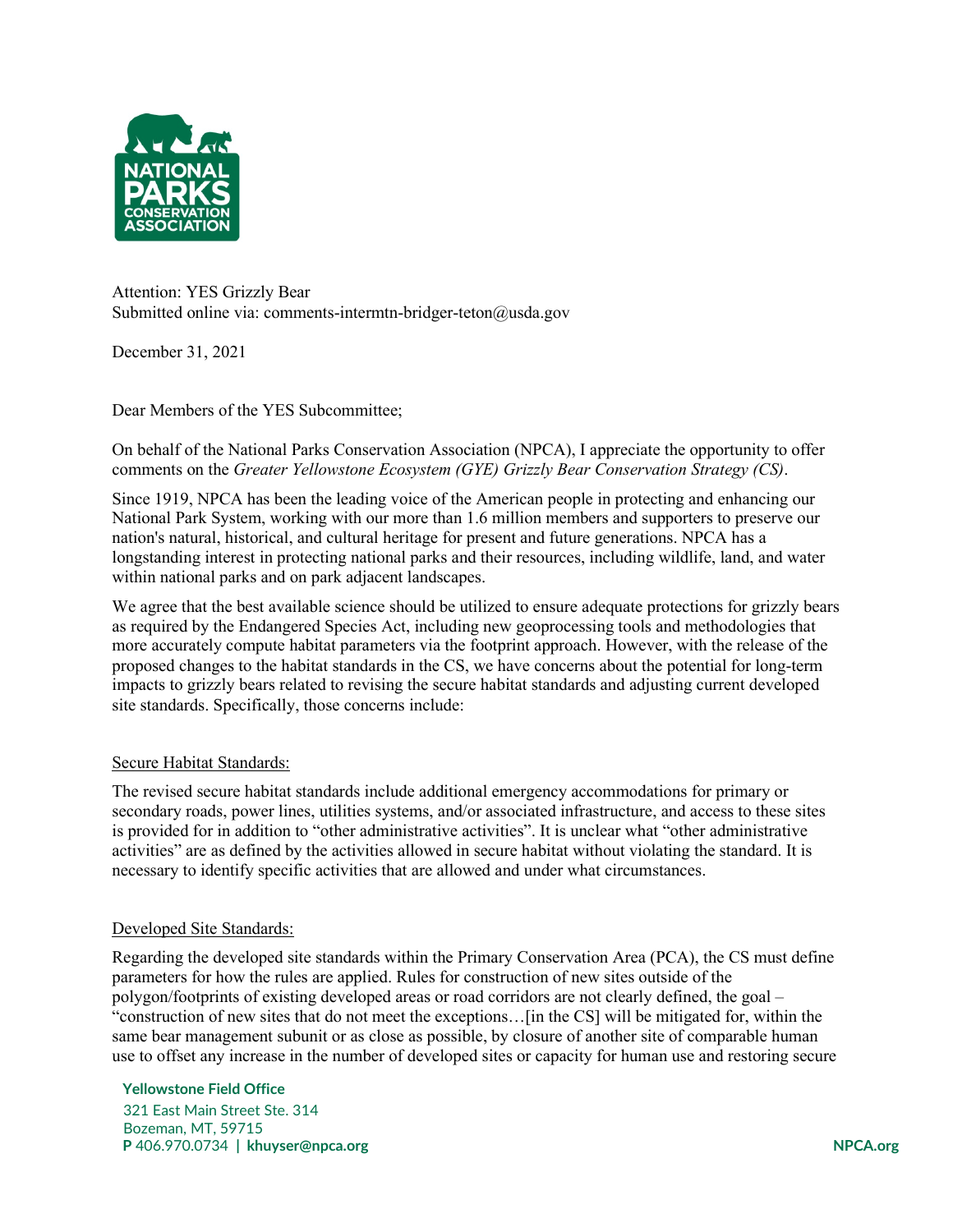habitat of equivalent quality and quantity" – does not adequately define specifically the parameters for mitigation and removes the requirement to mitigate within the affected subunit. This goal should retain the language from the 2016 CS – "mitigated for within that subunit to offset any increase in the number of developed sites and/or capacity for human use, habitat loss, and increased access to surrounding habitats."

As currently written, the application rules do not specify temporal parameters for new developments within or outside of the footprint of developed sites/primary road corridors, which is an important factor for providing secure habitat and reducing human-grizzly bear conflicts. Additionally, the CS clarifies the requirement for NEPA analysis for construction of new facilities within developed sites and road corridors, but not for construction of new sites that fall within the "exceptions" to the application rules – clarification is needed on this decision-making process.

Lastly, the application rules for developed and dispersed sites provides limited restrictions to new developments within the existing footprints of active sites. The rules as they are proposed could allow for a developed campground on national forest lands to be replaced by recreational cabins so long as overnight visitor use does not increase above a net 10% per footprint and mitigation steps were taken. There must be stricter parameters put into place around what specific mitigation is required, what sort of developments are allowed, and the frequency with which changes are allowed to take place within each BMU.

## Road corridors

Increasing the number and/or capacity of day use sites, including picnic areas, pull offs, and rest stops, even by no more than 10%, will increase opportunities for conflict as bears and other wildlife move across road corridors. Again, the development of road corridors should be bounded not only spatially, but also temporally to adequately provide habitat protections for the species in the long-term.

Visitor use continues to reach record numbers every year and providing more space for visitors to congregate will increase the density of visitors in these areas. Has the subcommittee considered that visitors will still pull off the side of the road when day use sites are full and for more convenient/opportunistic wildlife viewing, and how the impacts of increased visitor density in an area may impact grizzly bears? Grizzly bears need to be able to move across road corridors without the potential for increased human conflicts.

### New Development to Accommodate Increasing Visitation

We recognize the importance of managing adaptively and incorporating the best available science and technology into grizzly bear management. While we understand the desire to build new infrastructure to accommodate a rapidly increasing visitor population inside the park and in adjacent public lands, there needs to be a clear understanding about the impacts of increased visitation and visitor density on grizzly bears and maintaining secure habitat. Building additional infrastructure to meet the demands of increased visitor use does not allow for the long-term viability of a recovered grizzly bear population when higher visitor density equates to increased opportunities for human-grizzly bear conflict. The subcommittee needs to recognize that new development is only one tool in the toolbox of visitor management, and needs to identify other approaches as well, including but not limited to, timed parking at specific sites, mitigation of increasing recreation by closing other locations, limiting the number of visitors through reservations and/or other options. Simply building to address increasing visitation is no longer an option if the goal is to maintain a viable grizzly population into the future while also minimizing human-grizzly conflicts.

### **Yellowstone Field Office**

 321 East Main Street Ste. 314 Bozeman, MT, 59715  **P** 406.970.0734 **| khuyser@npca.org NPCA.org**